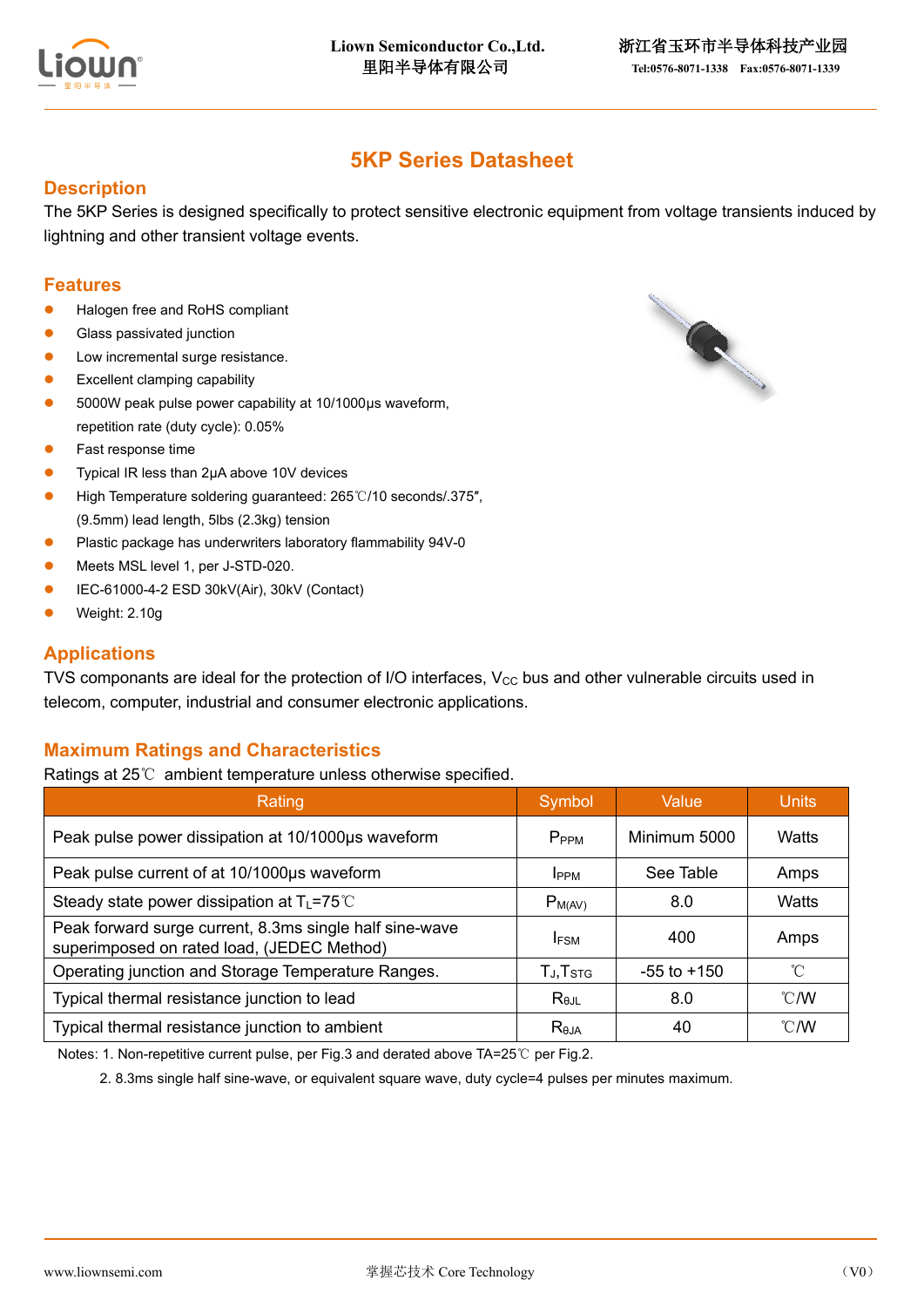

# **Dimensions (P600)**



# **Electrical Characteristics (TA=25**℃**)**

| <b>Part Number</b> |          | <b>Reverse</b><br>Stand-Off<br>Voltage | <b>Breakdown</b><br>Voltage<br>@I <sub>T</sub> |        | <b>Test</b><br><b>Current</b> | <b>Maximum</b><br><b>Clamping</b><br>Voltage<br>@ | Peak<br>Pulse<br><b>Current</b> | Reverse<br>Leakage<br>$@V_R$ |
|--------------------|----------|----------------------------------------|------------------------------------------------|--------|-------------------------------|---------------------------------------------------|---------------------------------|------------------------------|
| Uni                | Bi       | $V_R(V)$                               | Min(V)                                         | Max(V) | $I_T(mA)$                     | $V_C(V)$                                          | $I_{PP}(A)$                     | $I_R(\mu A)$                 |
| 5KP5.0A            | 5KP5.0CA | 5.0                                    | 6.40                                           | 7.00   | 50                            | 9.2                                               | 554.3                           | 2000                         |
| 5KP6.0A            | 5KP6.0CA | 6.0                                    | 6.67                                           | 7.37   | 50                            | 10.3                                              | 495.1                           | 1500                         |
| 5KP6.5A            | 5KP6.5CA | 6.5                                    | 7.22                                           | 7.98   | 50                            | 11.2                                              | 455.4                           | 1000                         |
| 5KP7.0A            | 5KP7.0CA | 7.0                                    | 7.78                                           | 8.60   | 50                            | 12.0                                              | 425.0                           | 800                          |
| 5KP7.5A            | 5KP7.5CA | 7.5                                    | 8.33                                           | 9.21   | 5                             | 12.9                                              | 395.3                           | 250                          |
| 5KP8.0A            | 5KP8.0CA | 8.0                                    | 8.89                                           | 9.83   | $\overline{5}$                | 13.6                                              | 375.0                           | 150                          |
| 5KP8.5A            | 5KP8.5CA | 8.5                                    | 9.44                                           | 10.40  | 5                             | 14.4                                              | 354.2                           | 50                           |
| 5KP9.0A            | 5KP9.0CA | 9.0                                    | 10.00                                          | 11.10  | 5                             | 15.4                                              | 331.2                           | 20                           |
| <b>5KP10A</b>      | 5KP10CA  | 10.0                                   | 11.10                                          | 12.30  | 5                             | 17.0                                              | 300.0                           | 10                           |
| <b>5KP11A</b>      | 5KP11CA  | 11.0                                   | 12.20                                          | 13.50  | 5                             | 18.2                                              | 280.2                           | 2                            |
| <b>5KP12A</b>      | 5KP12CA  | 12.0                                   | 13.30                                          | 14.70  | 5                             | 19.9                                              | 256.3                           | $\overline{2}$               |
| <b>5KP13A</b>      | 5KP13CA  | 13.0                                   | 14.40                                          | 15.90  | 5                             | 21.5                                              | 237.2                           | $\overline{2}$               |
| <b>5KP14A</b>      | 5KP14CA  | 14.0                                   | 15.60                                          | 17.20  | 5                             | 23.2                                              | 219.8                           | $\overline{2}$               |
| <b>5KP15A</b>      | 5KP15CA  | 15.0                                   | 16.70                                          | 18.50  | 5                             | 24.4                                              | 209.0                           | $\overline{2}$               |
| <b>5KP16A</b>      | 5KP16CA  | 16.0                                   | 17.80                                          | 19.70  | 5                             | 26.0                                              | 196.2                           | $\overline{2}$               |
| <b>5KP17A</b>      | 5KP17CA  | 17.0                                   | 18.90                                          | 20.90  | 5                             | 27.6                                              | 184.8                           | $\overline{2}$               |
| <b>5KP18A</b>      | 5KP18CA  | 18.0                                   | 20.00                                          | 22.10  | 5                             | 29.2                                              | 174.7                           | $\overline{2}$               |
| <b>5KP20A</b>      | 5KP20CA  | 20.0                                   | 22.20                                          | 24.50  | 5                             | 32.4                                              | 157.4                           | $\overline{2}$               |
| 5KP22A             | 5KP22CA  | 22.0                                   | 24.40                                          | 26.90  | 5                             | 35.5                                              | 143.7                           | $\overline{2}$               |
| <b>5KP24A</b>      | 5KP24CA  | 24.0                                   | 26.70                                          | 29.50  | 5                             | 38.9                                              | 131.1                           | $\overline{2}$               |
| 5KP26A             | 5KP26CA  | 26.0                                   | 28.90                                          | 28.90  | 5                             | 42.1                                              | 121.1                           | $\overline{2}$               |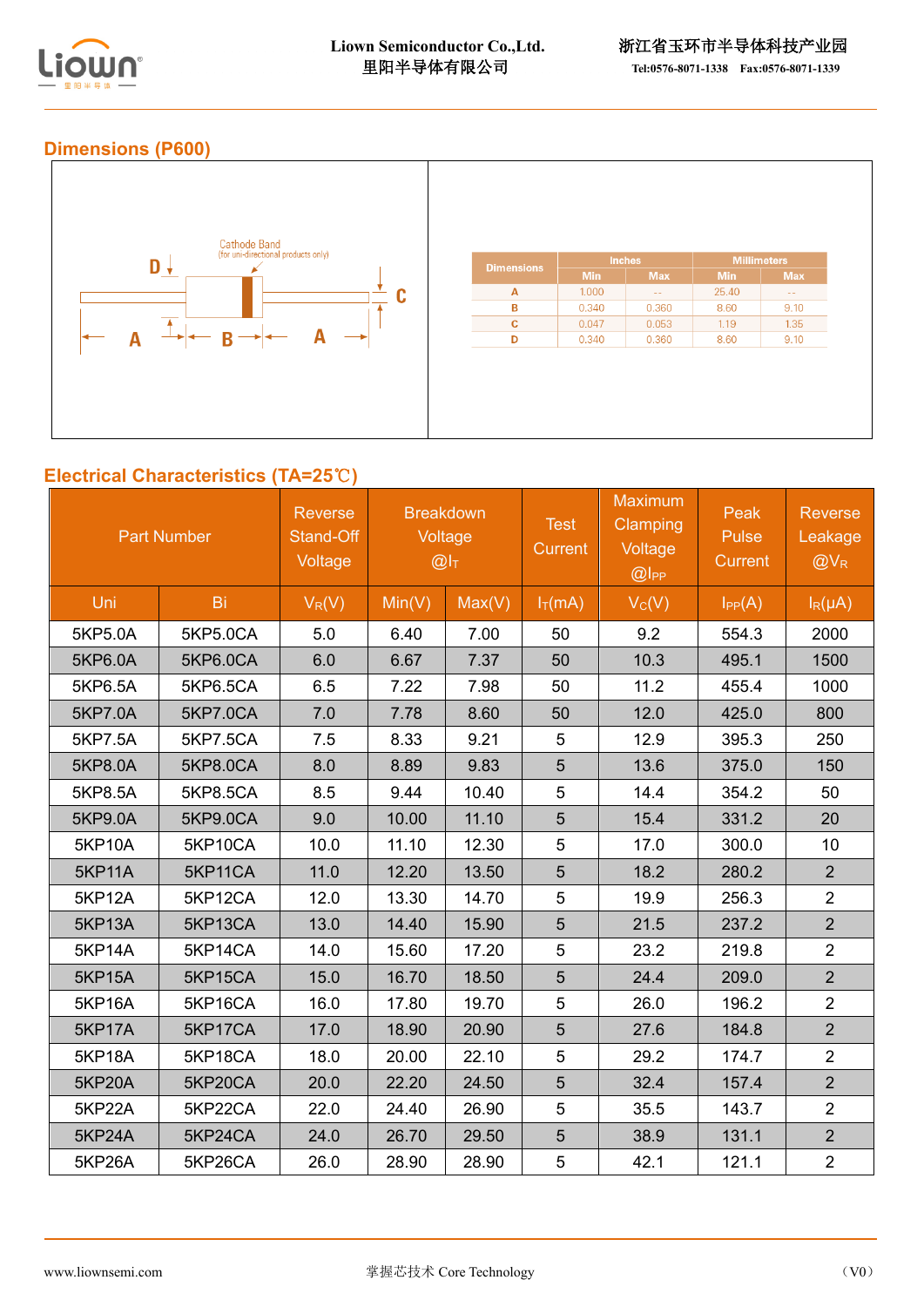

# **Electrical Characteristics (TA=25**℃**)**

| <b>Part Number</b> |                 | <b>Reverse</b><br>Stand-Off<br>Voltage | <b>Breakdown</b><br>Voltage<br>@I <sub>T</sub> |        | <b>Test</b><br>Current | <b>Maximum</b><br><b>Clamping</b><br>Voltage<br>$@$ $I$ PP | Peak<br>Pulse<br><b>Current</b> | <b>Reverse</b><br>Leakage<br>$@V_{R}$ |
|--------------------|-----------------|----------------------------------------|------------------------------------------------|--------|------------------------|------------------------------------------------------------|---------------------------------|---------------------------------------|
| Unil               | Bi              | $V_R(V)$                               | Min(V)                                         | Max(V) | $I_T(mA)$              | $V_C(V)$                                                   | $I_{PP}(A)$                     | $I_R(\mu A)$                          |
| 5KP28A             | 5KP28CA         | 28.0                                   | 31.10                                          | 34.40  | 5                      | 45.4                                                       | 112.3                           | $\overline{2}$                        |
| <b>5KP30A</b>      | 5KP30CA         | 30.0                                   | 33.30                                          | 36.80  | 5                      | 48.4                                                       | 105.4                           | $\overline{2}$                        |
| <b>5KP33A</b>      | 5KP33CA         | 33.0                                   | 36.70                                          | 40.60  | 5                      | 53.3                                                       | 95.7                            | $\overline{2}$                        |
| 5KP36A             | 5KP36CA         | 36.0                                   | 40.00                                          | 44.20  | 5                      | 58.1                                                       | 87.8                            | $\overline{2}$                        |
| <b>5KP40A</b>      | 5KP40CA         | 40.0                                   | 44.40                                          | 49.10  | 5                      | 64.5                                                       | 79.1                            | $\overline{2}$                        |
| <b>5KP43A</b>      | 5KP43CA         | 43.0                                   | 47.80                                          | 52.80  | 5                      | 69.4                                                       | 73.5                            | $\overline{2}$                        |
| <b>5KP45A</b>      | 5KP45CA         | 45.0                                   | 50.00                                          | 55.30  | 5                      | 72.7                                                       | 70.2                            | $\overline{2}$                        |
| <b>5KP48A</b>      | 5KP48CA         | 48.0                                   | 53.30                                          | 58.90  | 5                      | 77.4                                                       | 65.9                            | $\overline{2}$                        |
| 5KP51A             | 5KP51CA         | 51.0                                   | 56.70                                          | 62.70  | 5                      | 82.4                                                       | 61.9                            | $\overline{2}$                        |
| <b>5KP54A</b>      | 5KP54CA         | 54.0                                   | 60.00                                          | 66.30  | 5                      | 87.1                                                       | 58.6                            | $\overline{2}$                        |
| <b>5KP58A</b>      | 5KP58CA         | 58.0                                   | 64.40                                          | 71.20  | 5                      | 93.6                                                       | 54.5                            | $\overline{2}$                        |
| <b>5KP60A</b>      | 5KP60CA         | 60.0                                   | 66.70                                          | 73.70  | 5                      | 96.8                                                       | 52.7                            | $\overline{2}$                        |
| 5KP64A             | 5KP64CA         | 64.0                                   | 71.10                                          | 78.60  | 5                      | 103.0                                                      | 49.5                            | $\overline{2}$                        |
| <b>5KP70A</b>      | 5KP70CA         | 70.0                                   | 77.80                                          | 86.00  | 5                      | 113.0                                                      | 45.1                            | $\overline{2}$                        |
| <b>5KP75A</b>      | 5KP75CA         | 75.0                                   | 83.30                                          | 92.10  | 5                      | 121.0                                                      | 42.1                            | $\overline{2}$                        |
| 5KP78A             | 5KP78CA         | 78.0                                   | 86.70                                          | 95.80  | 5                      | 126.0                                                      | 40.5                            | $\overline{2}$                        |
| 5KP85A             | 5KP85CA         | 85.0                                   | 94.40                                          | 104.0  | 5                      | 137.0                                                      | 37.2                            | $\overline{2}$                        |
| <b>5KP90A</b>      | 5KP90CA         | 90.0                                   | 100.0                                          | 111.0  | 5                      | 146.0                                                      | 34.9                            | $\overline{2}$                        |
| 5KP100A            | 5KP100CA        | 100.0                                  | 110.0                                          | 123.0  | 5                      | 162.0                                                      | 31.5                            | $\overline{2}$                        |
| 5KP110A            | <b>5KP110CA</b> | 110.0                                  | 122.0                                          | 135.0  | 5                      | 177.0                                                      | 28.8                            | $\overline{2}$                        |
| 5KP120A            | 5KP120CA        | 120.0                                  | 133.0                                          | 147.0  | 5                      | 193.0                                                      | 26.4                            | $\overline{2}$                        |
| 5KP130A            | 5KP130CA        | 130.0                                  | 144.0                                          | 159.0  | 5                      | 209.0                                                      | 24.4                            | $\overline{2}$                        |
| 5KP150A            | 5KP150CA        | 150.0                                  | 167.0                                          | 185.0  | 5                      | 243.0                                                      | 21.0                            | $\overline{2}$                        |
| 5KP160A            | 5KP160CA        | 160.0                                  | 178.0                                          | 197.0  | 5                      | 259.0                                                      | 19.7                            | 2 <sup>1</sup>                        |
| 5KP170A            | 5KP170CA        | 170.0                                  | 189.0                                          | 209.0  | 5                      | 275.0                                                      | 18.5                            | $\overline{2}$                        |
| 5KP180A            | <b>5KP180CA</b> | 180.0                                  | 201.0                                          | 222.0  | 5                      | 292.0                                                      | 17.5                            | $\overline{2}$                        |
| 5KP190A            | 5KP190CA        | 190.0                                  | 211.0                                          | 233.0  | 5                      | 310.0                                                      | 16.5                            | $\overline{2}$                        |
| 5KP200A            | 5KP200CA        | 200.0                                  | 224.0                                          | 247.0  | 5                      | 329.2                                                      | 15.5                            | $\overline{2}$                        |
| 5KP210A            | 5KP210CA        | 210.0                                  | 237.0                                          | 263.0  | 5                      | 349.5                                                      | 14.6                            | $2^{\circ}$                           |
| 5KP220A            | <b>5KP220CA</b> | 220.0                                  | 246.0                                          | 272.0  | 5                      | 371.1                                                      | 13.7                            | 2 <sup>1</sup>                        |
| 5KP250A            | 5KP250CA        | 250.0                                  | 277.0                                          | 306.0  | 5                      | 425.0                                                      | 12.0                            | $\overline{2}$                        |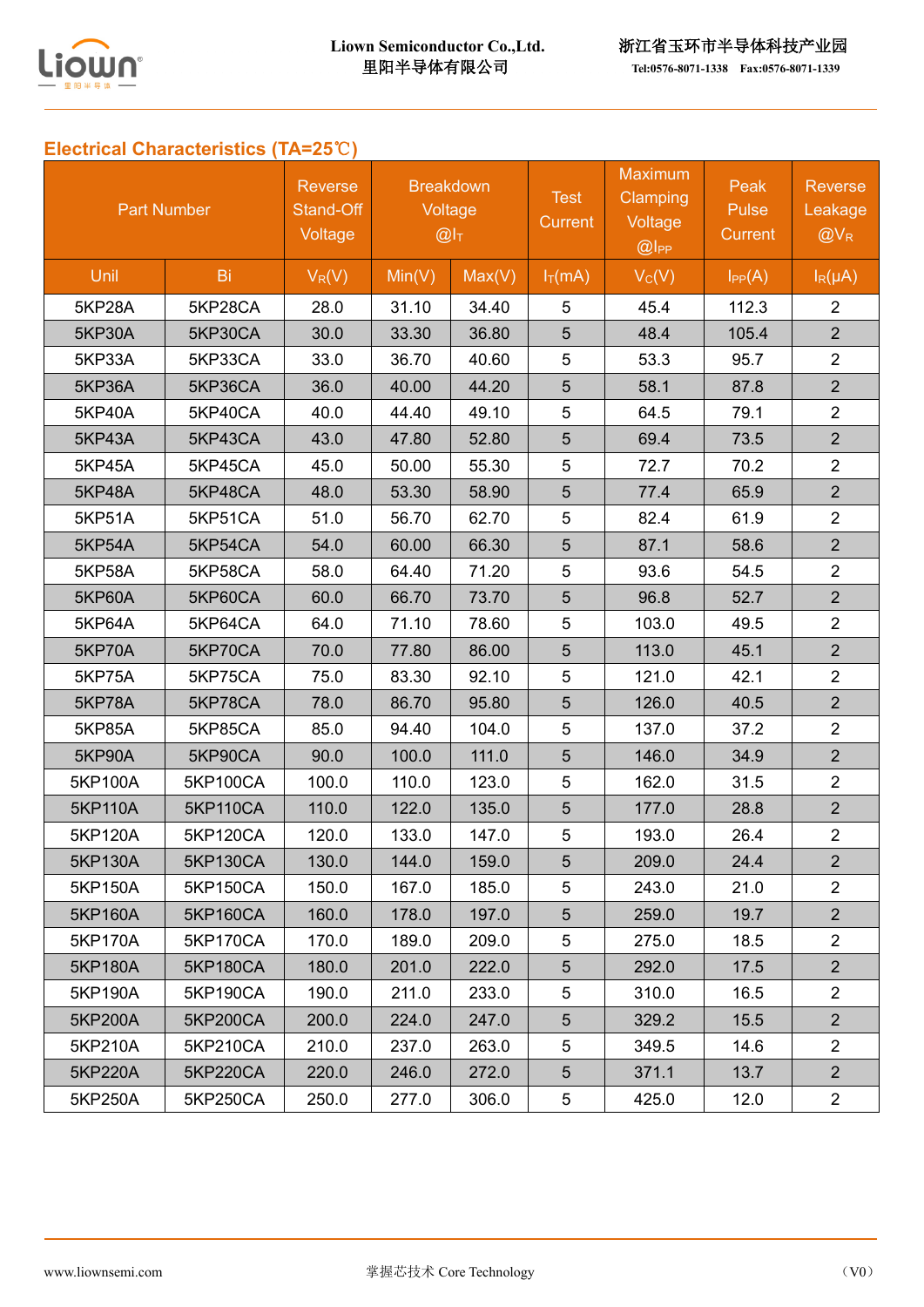

## **Ratings and Characteristic Curves (Ta=25**℃ **unless otherwise noted)**

#### Figure 1. Peak Pulse Power Rating Curve



#### Figure 3. Pulse Waveform



Figure 5. Steady State Power Dissipation Derating **Curve** 



### Figure 2. Pulse Derating Curve



#### Figure 4. Typical Junction Capacitance



Figure 6. Maximum Non-Repetitive Forward Surge Current Uni-Directional Only

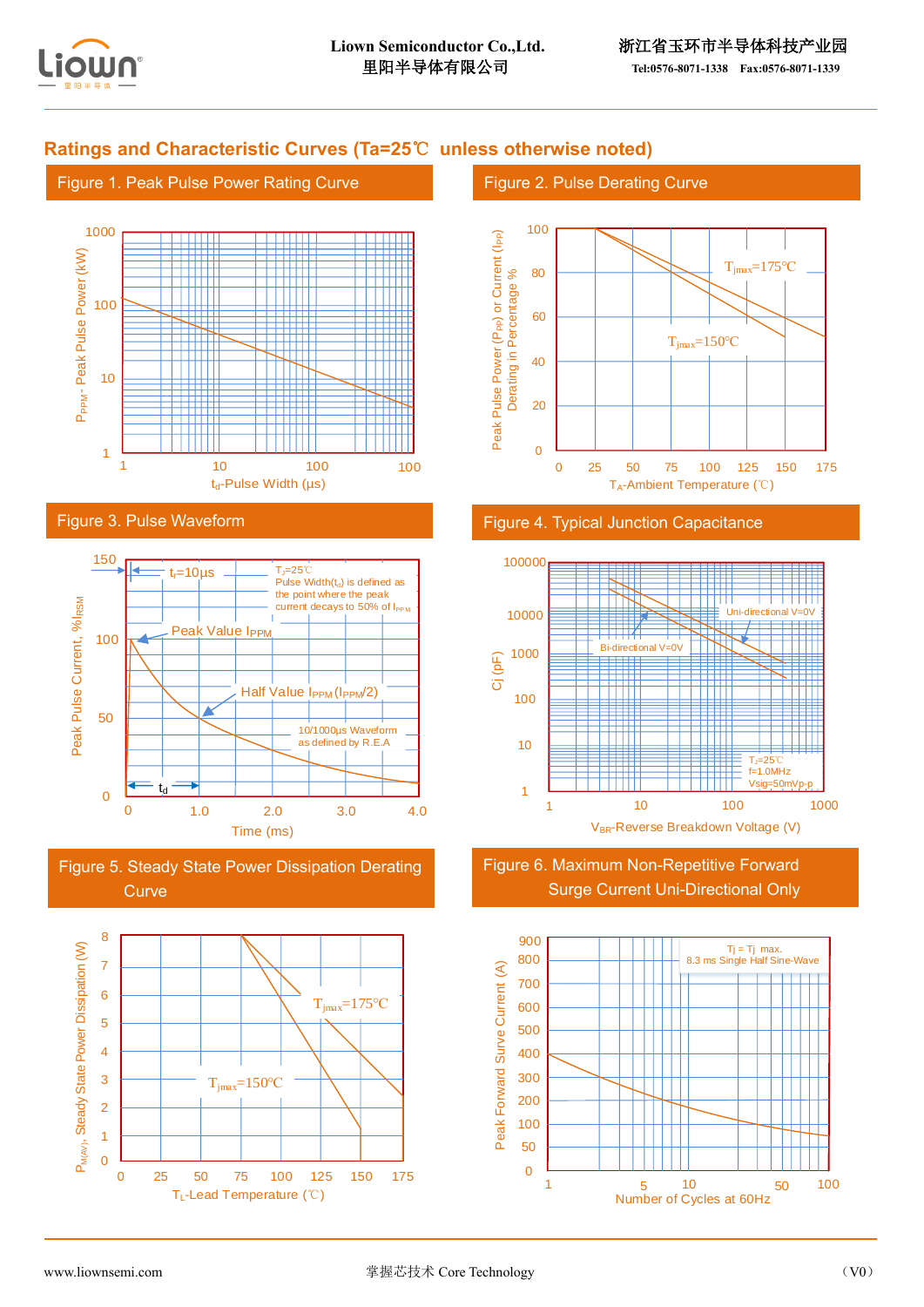

## **Marking Code**



## **Part Number Code**



## **Soldering Parameters**